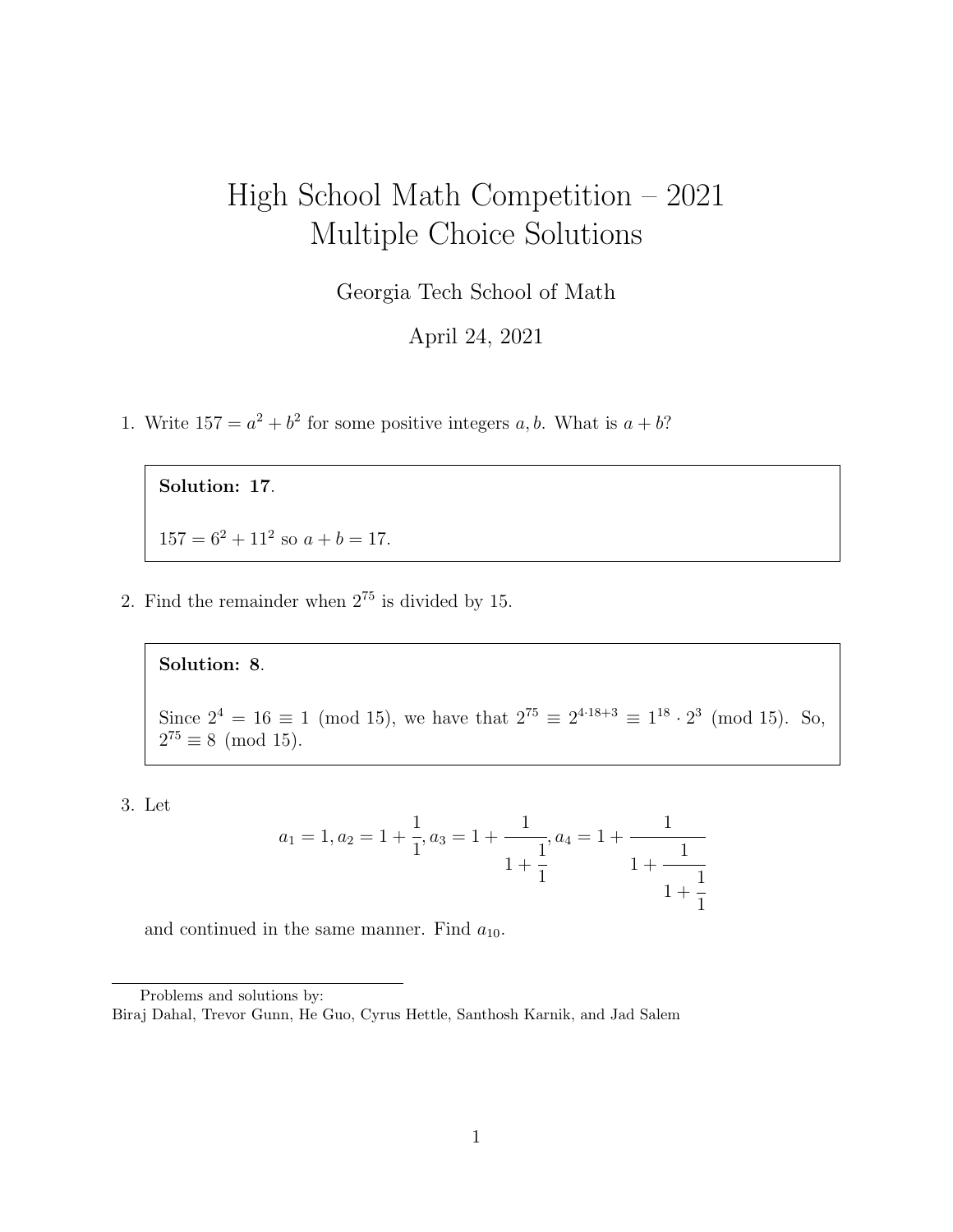Solution:  $\frac{89}{55}$ . We note that  $a_1 = \frac{1}{1}$  $\frac{1}{1}$ ,  $a_2 = \frac{2}{1}$  $\frac{2}{1}$ ,  $a_3 = \frac{3}{2}$  $\frac{3}{2}, a_4 = \frac{5}{3}$  $\frac{5}{3}$  and, in general, if  $a_n = \frac{p}{q}$  $\frac{p}{q}$  then  $a_{n+1} = \frac{p+q}{p}$  $\frac{+q}{p}$ . We can prove this via the identity  $a_{n+1} = 1 + \frac{1}{a_n}$ . In any event, we observe that the numerator and denominator are Fibbonacci numbers and just carry out this pattern to  $a_{10}$ :  $a_5 =$ 8  $\frac{6}{5}$ ,  $a_6 =$ 13  $\frac{8}{8}$ ,  $a_7 =$ 21  $\frac{21}{13}$ ,  $a_8 =$ 34  $\frac{31}{21}$ ,  $a_9 =$ 55  $\frac{33}{34}$ ,  $a_{10} =$ 89 55

4. What is the area of a rectangle whose width is 2 and which is inscribed in a circle of radius 5.

Solution:  $8\sqrt{6}$ . The diagonal of the rectangle is the diameter of the circle, which is 10. Therefore, The diagonal of the rectangle is the diameter of the circle, which is 10. Therefore, by the Pythagorean Theorem, the height of the rectangle is  $\sqrt{10^2 - 2^2} = \sqrt{96}$ , and the area is √

$$
2\sqrt{96} = 8\sqrt{6}.
$$

5. How many ways are there to put balls numbered 1, 2, 3, 4 into bins numbered 1, 2, 3, 4 such that each bin has exactly one ball and no ball is placed into the bin of the same number?

| Solution: 9.<br>We can list these explicitly: |      |  |
|-----------------------------------------------|------|--|
|                                               | 2143 |  |
|                                               | 2341 |  |
|                                               | 2413 |  |
|                                               | 3142 |  |
|                                               | 3412 |  |
|                                               | 3421 |  |
|                                               | 4123 |  |
|                                               | 4312 |  |
|                                               | 4321 |  |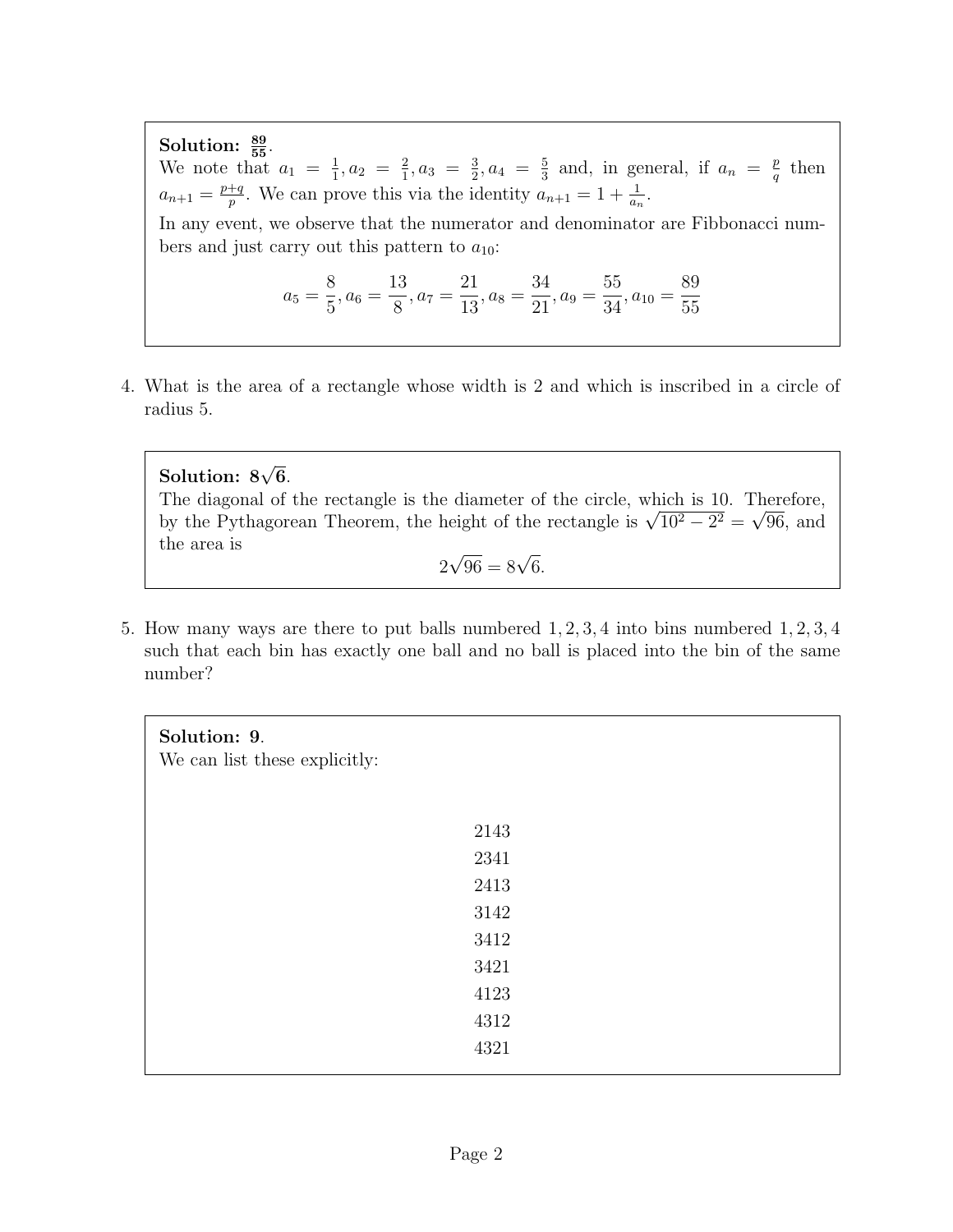Alternatively, such a permutation either arises by shifting the balls 1, 2 or 3 places in a cycle, or is obtained by picking two pairs and swapping the positions of the balls in those pairs (e.g. swap 1 and 2 and swap 3 and 4). Thus there are  $3 + {4 \choose 2}$  $_2^4$ ) = 9 such permutations.

6. What is the maximum value of  $x + y$  where x and y are non-negative integers satisfying  $x + 2y < 20$  and  $3x + 2y < 30$ .

## Solution: 12.

First note that if we add the two constraints, we get  $(x+2y)+(3x+2y) = 4(x+y)$ 50. Thus  $x + y < 12.5$ . Also if we solve  $x + 2y = 20$  and  $3x + 2y = 30$ , we get  $(x, y) = (5, 7.5)$  from which we might guess that  $(5, 7)$  is the optimal *integer-valued* solution. And indeed, because  $x + y$  can be no more than 12.5 and  $5 + 7 = 12$ , there can be no integer-valued solution with a larger value of  $x + y$ .

It is also possible to work this out graphically.



The value c of  $x + y$  is maximized when the line  $x + y = c$  is furthest to the right.

7. There is exactly one degree 4, monic polynomial p with integer coefficients such that There is exactly one degree 4, monic polynomial p with integer coefficients such  $p(\sqrt{2} + \sqrt{5}) = 0$ . What is the sum of the absolute values of the coefficients of p? Note: "monic" means that the highest power of x has a coefficient of 1.

Solution:  $24$ . **Solution: 24.**<br>Let  $x = \sqrt{2} + \sqrt{5}$ . Then  $x^2 = 7 + 2\sqrt{10}$  so  $(x^2 - 7)^2 = 40$ . If we expand this, we obtain  $x^4 - 14x^2 + 9 = 0.$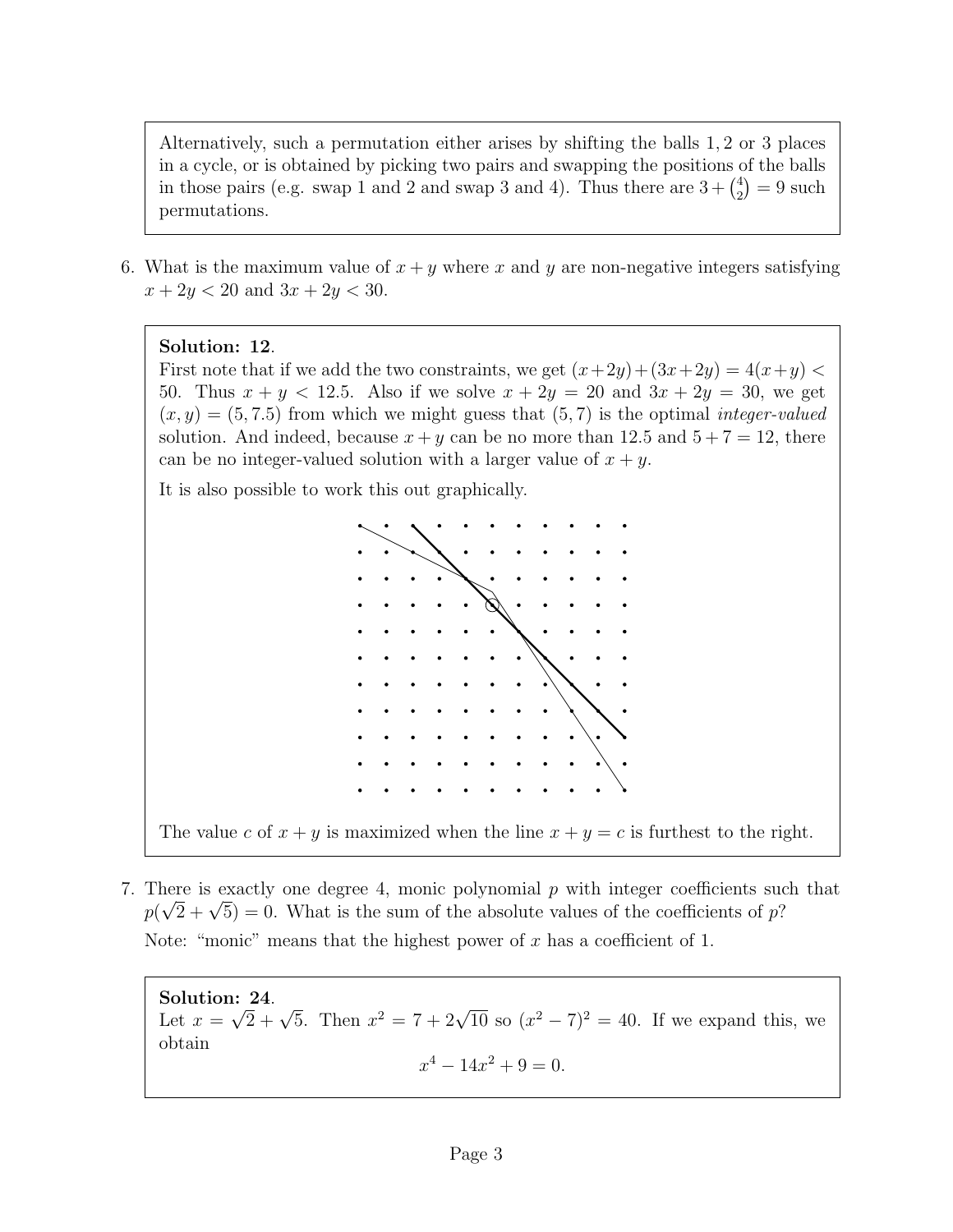8. Evaluate  $\sum$ 15  $_{k=0}$  $(15 - k)$ k  $\setminus$ .

#### Solution: 987.

Computing the sequence

$$
a_n = \sum_{k=0}^n \binom{n-k}{k}
$$

for small *n* is enough to guess that  $a_n = F_{n+1}$  is the  $(n + 1)$ -st Fibonacci number. We want  $F_{16} = 987$ .

To explain why these are Fibonacci numbers, note that  $a_n$  counts the number of ways to write n as a sum of 1's and 2's where order matters. Here  $k$  counts the number of 2's.

E.g. for  $n = 5$  we are looking at all permutations of  $(1, 1, 1, 1, 1)$  (5 choose 0) plus all permutations of  $(1, 1, 1, 2)$   $(4 \text{ choose } 1)$  plus all permutations of  $(1, 2, 2)$   $(3 \text{ choose } 2)$ 2).

On the other hand, we can decompose such a sum into a head and a tail:  $(1 + 2 +$  $1+1+2$   $\leftrightarrow$   $(1,(2+1+1+2))$  where the tail sums to n minus the head. Thus  $a_n = a_{n-1} + a_{n-2}$  where  $a_{n-1}$  accounts for all sums where the head is 1 and  $a_{n-2}$ accounts for all sums where the head is 2.

Thus  $a_n$  satisfies the Fibonacci recurrence and since  $a_1 = F_2 = 1$  and  $a_2 = F_3 = 2$ , we have  $a_n = F_{n+1}$  by induction.

9. A rooted plane tree is a tree that has one root node planted in the ground and several subtrees branching off of it.

The word "plane" means that the order that the branches of the trees are in matter. So,

for instance,  $\vee \vee \vee$  are all considered distinct.

These are the complete lists for  $n = 1, 2, 3$ 

$$
n = 1
$$
\n
$$
n = 2
$$
\n
$$
n = 3
$$
\n
$$
n = 3
$$
\n
$$
n = 4
$$
\n
$$
n = 3
$$
\n
$$
n = 3
$$
\n
$$
n = 4
$$
\n
$$
n = 3
$$
\n
$$
n = 3
$$
\n
$$
n = 4
$$
\n
$$
n = 4
$$
\n
$$
n = 5
$$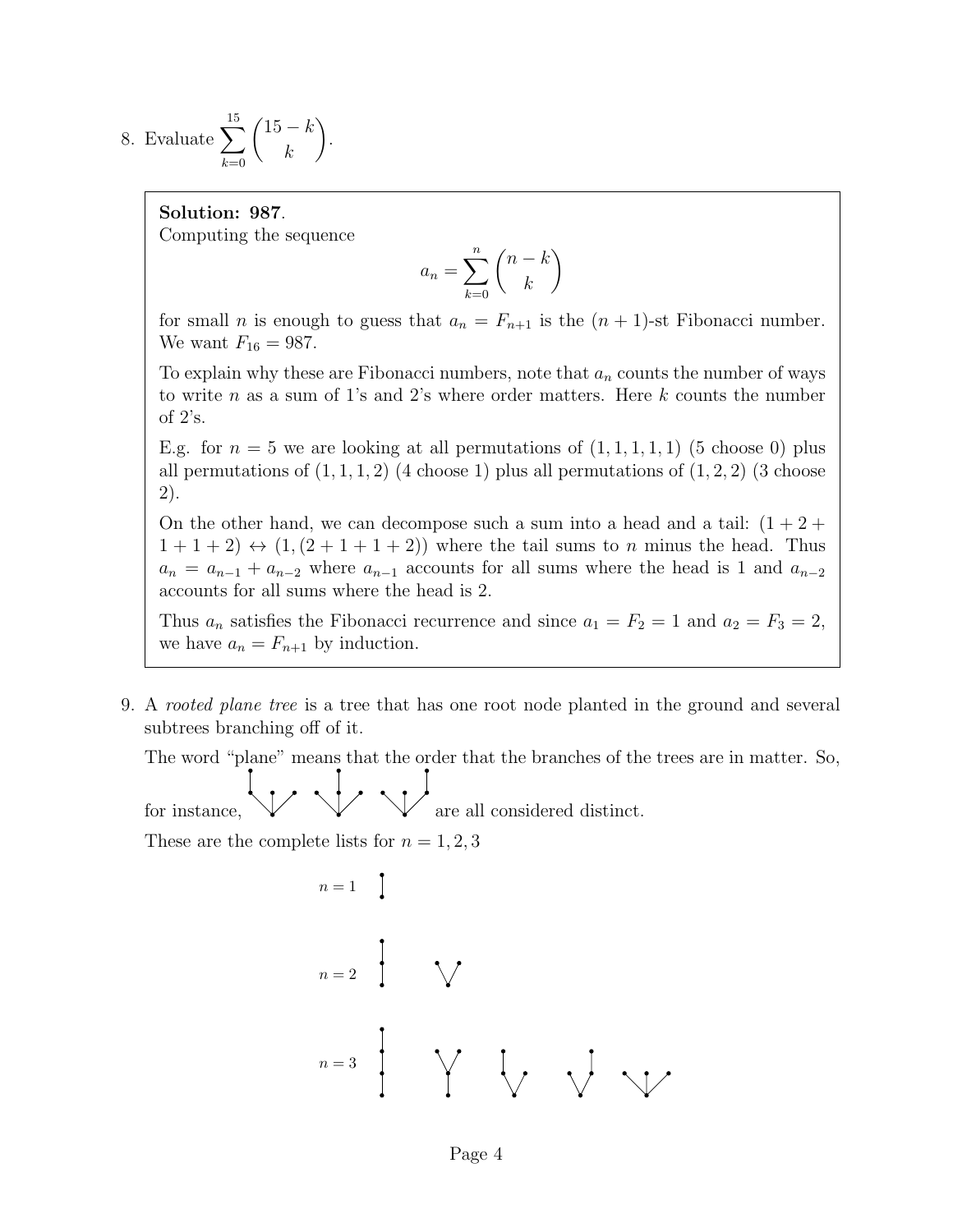Find the number of rooted plane trees with 4 edges.



10. Let N be the number of ordered pairs of integers  $(a, b)$  such that  $a^2 + b^2 \leq 10^6$ . Which of the following numbers is closest to  $N$ ?

## Solution: 3, 150, 000.

The region  $x^2 + y^2 \le 10^6$  in the xy-plane is a disk whose radius is  $10^3 = 1000$ , and thus, has an area of  $\pi \cdot 10^6 \approx 3.14 \times 10^6$ . Intuitively, since the disk is very large and nicely shaped, the number of lattice points  $(x, y) = (a, b)$  inside the disk will be approximately its area, i.e.  $N \approx 3.14 \times 10^6$ , which suggests D is the closest answer choice. Although it is not necessary for competitors to do this on the multiple choice exam, we can guarantee that D is the closest answer choice by finding upper and lower bounds on N as follows.

Let A be the region of points  $(x, y)$  in the xy-plane which satisfy round $(x)^2 +$ round $(y)^2 \leq 10^6$ , where round(x) rounds x to the nearest integer. This region is the union of N unit-squares which are centered at each of the lattice points  $(a, b)$ such that  $a^2 + b^2 \leq 10^6$ . Hence, the area of A is N. It is not hard to show that A fully contains the disk  $x^2 + y^2 \le 999^2$  and that A is fully contained inside the disk  $x^2 + y^2 \le 1001^2$ . Hence,

$$
\pi \cdot 999^2 \le \text{Area}(\mathcal{A}) \le \pi \cdot 1001^2.
$$

Since 3.141  $\leq \pi \leq 3.142$ , we have 3, 141, 000  $\leq \pi \cdot 10^6 \leq 3$ , 142, 000. Also, it's not hard to show  $1999\pi \leq 2001\pi \leq 7000$ . Hence,

$$
N = \text{Area}(\mathcal{A}) \ge \pi \cdot (1000 - 1)^2 = \pi \cdot 10^6 - 2000\pi + \pi \ge 3,141,000 - 7000 = 3,134,000
$$

and

$$
N = \text{Area}(\mathcal{A}) \le \pi \cdot (1000 + 1)^2 = \pi \cdot 10^6 + 2000\pi + \pi \le 3,141,000 + 7000 = 3,148,000.
$$

From these two bounds, we see that D: 3, 150,000 is the closest number to N.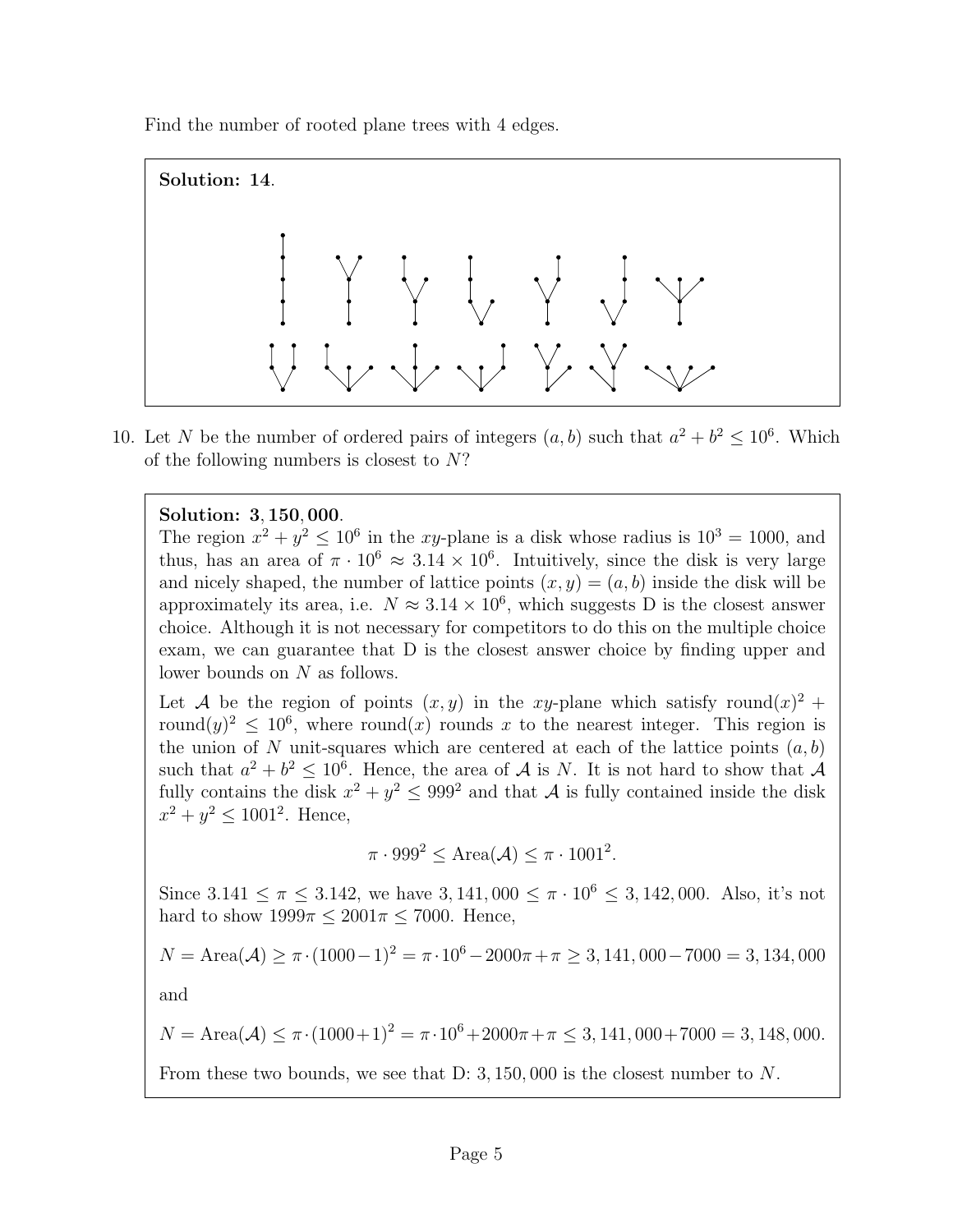11. The Tower of Hanoi game consists of three rods and a number of disks stacked on the first rod of different sizes with the largest disk on the bottom and decreasing in size towards the top. The objective is to move the stack from the first rod to a different rod one disk at a time and without placing a larger disk on top of a smaller disk.

How many moves does it take to move a stack of 7 disks from one rod to the next?



Figure 1: Tower of Hanoi Game

## Solution: 127.

Let  $h(n)$  be the number of moves required to move n disks from one peg to another. Then  $h(1) = 1$  and  $h(n+1) = h(n) + 1 + h(n) = 2h(n) + 1$  (move *n* disks to a tertiary peg, then move 1 disk to the final peg, then move  $n$  disks from the tertiary peg to the final peg).

So  $h(7) = 2h(6) + 1 = 4h(5) + 3 = 8h(4) + 7 = 16h(3) + 15 = 32h(2) + 31 =$  $64h(1) + 63 = 127.$ 

.

12. Find  $1^2 + 2^2 + 3^2 + \cdots + 100^2$ .

Note: you may use the identity  $\sum_{n=1}^n$  $k=1$  $\sqrt{k}$ 2  $\setminus$ =  $(n+1)$ 3  $\setminus$ 

## Solution: 338350.

We use the Hockey-Stick Identity:

$$
\sum_{n=1}^{N} \binom{n}{k} = \binom{N+1}{k+1}.
$$

Since  $n^2 = 2\binom{n}{2}$  $\binom{n}{2} + \binom{n}{1}$  $\binom{n}{1}$ , we have

$$
\sum_{n=1}^{100} n^2 = 2\binom{101}{3} + \binom{101}{2}.
$$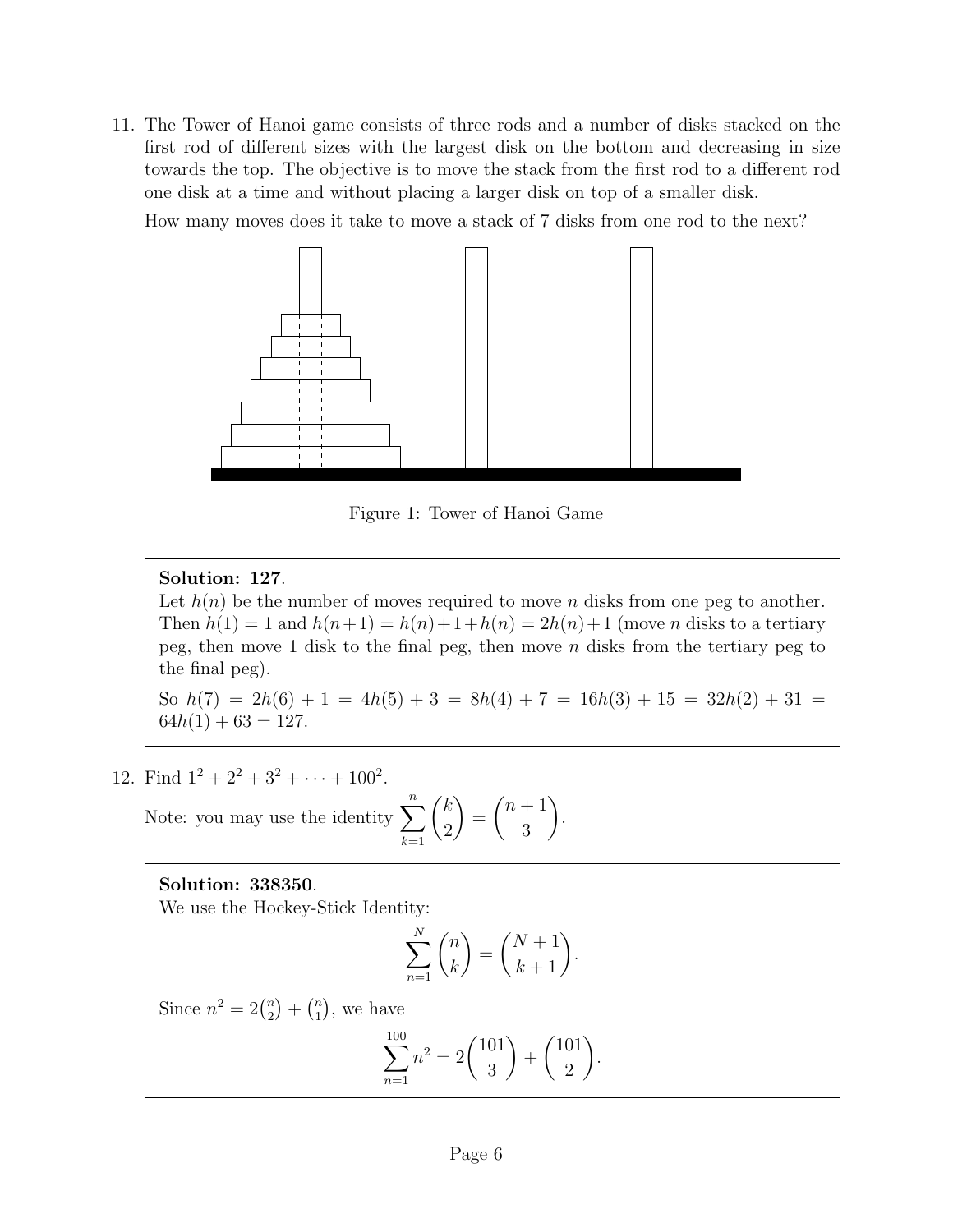This gives 2(101)(100)(99) 6  $+$  $(101)(100)$ 2  $= 101 \cdot 100 \cdot 33 + 101 \cdot 50 = 333300 + 5050 = 338350.$ 

13. Call a set  $S \subseteq \mathbb{R}^2$  shattered if for any subset  $T \subseteq S$ , there exists a disk  $D \subseteq \mathbb{R}^2$  such that  $D \cap S = T$ . Find the largest natural number n for which there exists a shattered set of size n.

#### Solution: 3.

It can be shown by example that there exists a set of size 3 which is shattered.

To show that no set of size 4 is shattered, we suppose to the contrary that some set  $\{x_1, x_2, x_3, x_4\} \subseteq \mathbb{R}^2$  is shattered. As disks are convex, the four points  $x_1, \ldots, x_4$ must form a convex quadrilateral.

We may assume that the quadrilateral is oriented according to the order  $(x_1, x_2, x_3, x_4)$ . Then by assumption, there exist disks  $D_1, D_2$  such that  $D_1 \cap \{x_1, \ldots, x_4\} = \{x_1, x_3\}$ and  $D_2 \cap \{x_1, \ldots, x_4\} = \{x_2, x_4\}.$  Remark that  $D_1$  must include the line segment  $\overline{x_1x_3}$ , and so  $D_2 \setminus D_1$  is composed of two (disjoint) regions. This, however, is impossible, as the set difference of two disks is always connected.

14. Find the smallest integer  $k \ge 1$  such that  $403^k \equiv 1 \pmod{2020}$ .

#### Solution: 4.

The prime factorization of 2020 is  $2^2 \cdot 5 \cdot 101$ . Letting  $o(\cdot)_m$  denote the multiplicative order modulo m,  $o(403)_{2020} = \text{lcm}\{o(403)_4, o(403)_5, o(403)_{101}\} = 4.$ 

15. Find  $\sin(\pi/5)$ .

**Solution:** 
$$
\sqrt{\frac{5}{8} - \frac{\sqrt{5}}{8}}
$$
.  
Let  $\theta = \frac{\pi}{5}$ . Since  $2\theta = \pi - 3\theta$  and  $\sin(\pi - A) = \sin(A)$ , we have  
 $\sin(2\theta) = \sin(3\theta)$ .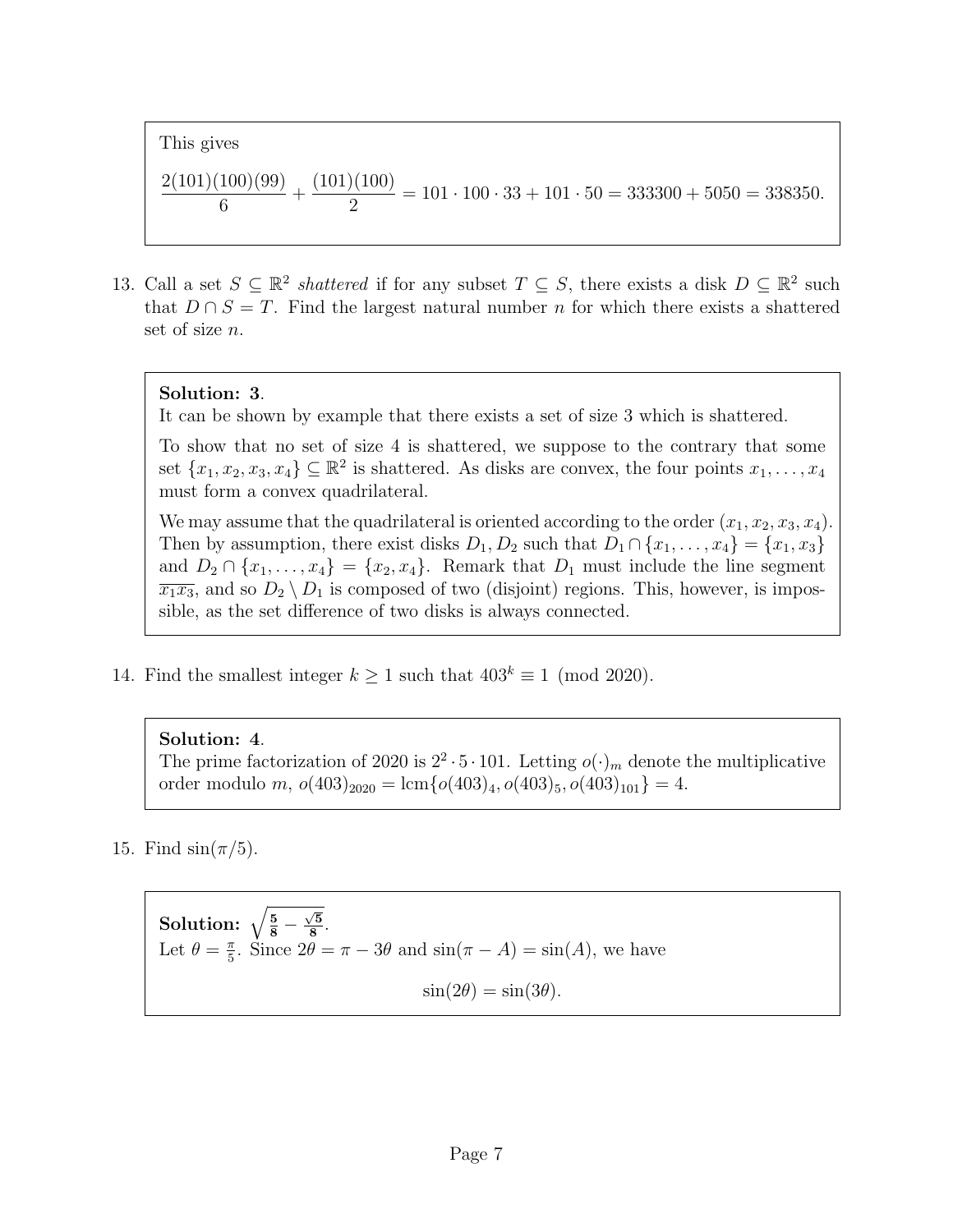Expanding this using  $sin(A + B) = sin A cos B + sin B cos A$ , we obtain

$$
2 \sin \theta \cos \theta = 2 \sin \theta \cos^2 \theta + \sin \theta \cos 2\theta
$$
  
=  $2 \sin \theta (1 - \sin^2 \theta) + \sin \theta (1 - 2 \sin^2 \theta)$   
=  $3 \sin \theta - 4 \sin^3 \theta$   
 $2 \cos \theta = 3 - 4 \sin^2 \theta$   
 $2 \cos \theta = -1 - 4 \cos^2 \theta.$ 

So by the quadratic formula we have

$$
\cos \theta = \frac{2 \pm \sqrt{20}}{8} = \frac{1 + \sqrt{5}}{4}.
$$

Note that  $\cos \theta > 0$  so the other solution is extraneous. Finally,

$$
\sin \theta = \sqrt{1 - \left(\frac{1 + \sqrt{5}}{4}\right)^2} = \sqrt{\frac{16 - 6 - 2\sqrt{5}}{16}} = \sqrt{\frac{5}{8} - \frac{\sqrt{5}}{8}}.
$$

16. How many 0's are there at the end of the integer  $\frac{2021!}{1010!}$  in base 10?

## Solution: 252.

It is an easy fact that this depends only on the power of 5 appearing in the prime factorization since there are many more even numbers (powers of 2) appearing. When p is a prime (such as  $p = 5$ ), we define  $v_p(n) = k$  if we can write  $n = p^k m$  with  $p \nmid m$ . It is well-known, and easy to show, that

$$
v_p(n!) = \sum_{i=1}^{\infty} \left\lfloor \frac{n}{p^i} \right\rfloor
$$

.

So we can therefore calculate

$$
v_5(2021!) = 404 + 80 + 16 + 3
$$
, and  $v_5(1010!) = 202 + 40 + 8 + 1$ .

The number we are after is

$$
v_5\left(\frac{2021!}{1010!}\right) = v_5(2021!) - v_5(1010!) = 503 - 251 = 252.
$$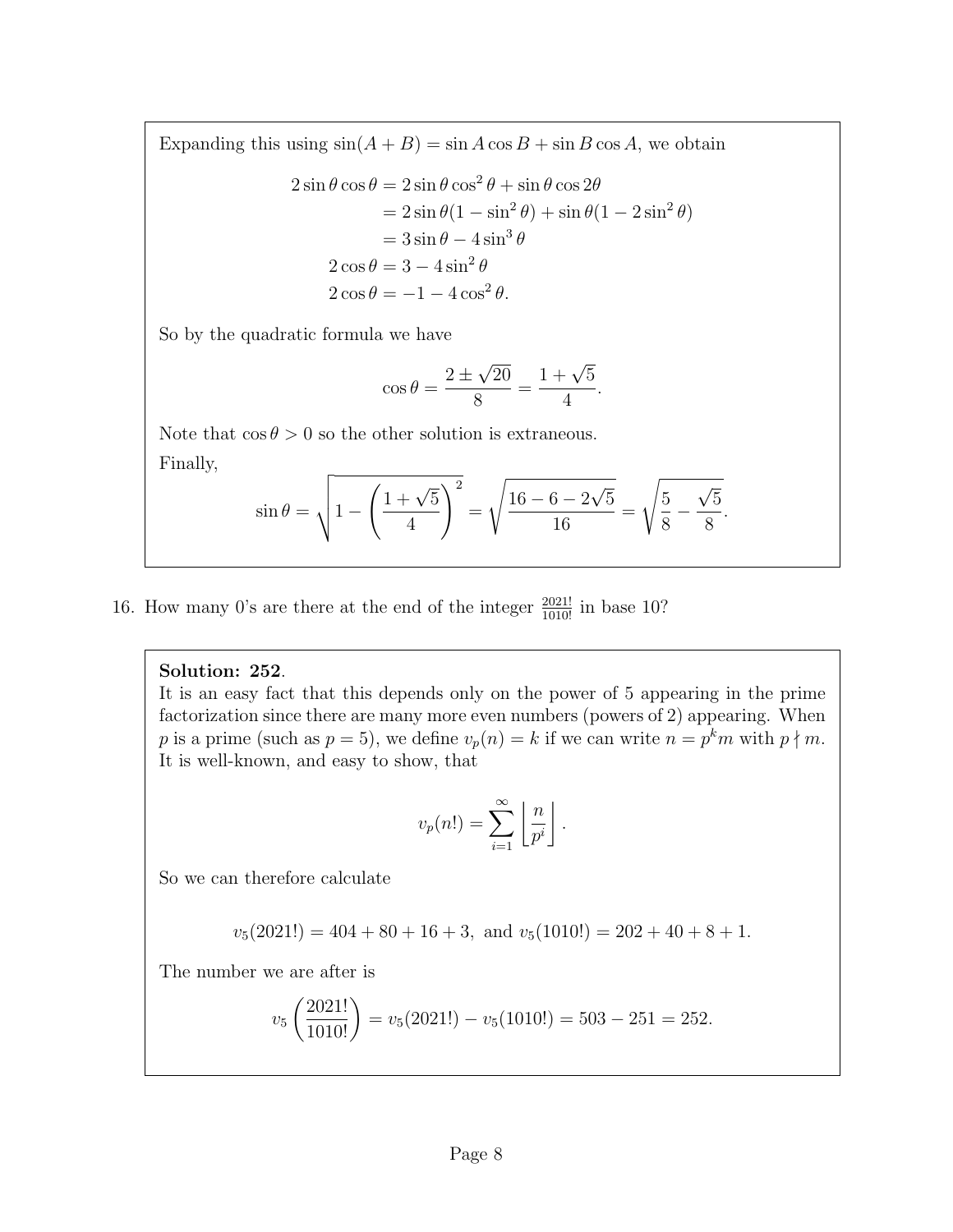17. Simplify  $\sum$ 1010  $_{k=0}$  $/2020$ k  $(-1)^k$ . (Write it as a single expression with no summation.)

Note: the upper limit of the summation is 1010 not 2020.

Solution: 
$$
\frac{1}{2} {2020 \choose 1010}
$$
  
\nNote that  
\n
$$
0 = (1-1)^{2020} = \sum_{k=0}^{2020} {2020 \choose k} (-1)^k
$$
\n
$$
= \sum_{k=0}^{1009} {2020 \choose k} (-1)^k + {2020 \choose 1010} + \sum_{k=1011}^{2020} {2020 \choose k} (-1)^k
$$
\n
$$
= 2 \sum_{k=0}^{1009} {2020 \choose k} (-1)^k + {2020 \choose 1010}
$$
\nSo  
\n
$$
2 \left( {2020 \choose 1010} + \sum_{k=0}^{1009} {2020 \choose k} (-1)^k \right) = {2020 \choose 1010}.
$$
\nTrial-and-error with smaller inputs should get you to the right answer.

18. How many functions f from  $\{1, 2, 3, 4, 5\}$  to  $\{1, 2, 3, 4, 5\}$  are there which are at most two-to-one? Meaning there are no three elements a, b, c such that  $f(a) = f(b) = f(c)$ .

Solution: 2220.

Let  $n^{\underline{k}} = n(n-1)\cdots(n-k+1) = {n \choose k}$  $\binom{n}{k}k!$ . This is the number of ways to pick k elements from  $n$  where the order they are picked in matters.

There are 5! permutations. There are  $\binom{5}{2}$  $^{5}_{2}$ ) $5^{4}$  ways for just one pair of elements to map to the same element. There are  $\frac{1}{2}$  $\binom{5}{1}$  $\binom{5}{1}\binom{4}{2}5^3$  ways for two pairs of elements to map to the same element.

Therefore we get

$$
5! + {5 \choose 2} 5^{\underline{4}} + \frac{1}{2} {5 \choose 2} {3 \choose 2} 5^{\underline{3}} = 2220.
$$

19. For how many real numbers  $1 \leq x \leq 2021$  is  $\sqrt{x + \sqrt{x + x^2}}$ √  $\overline{x + \cdots}$  an integer?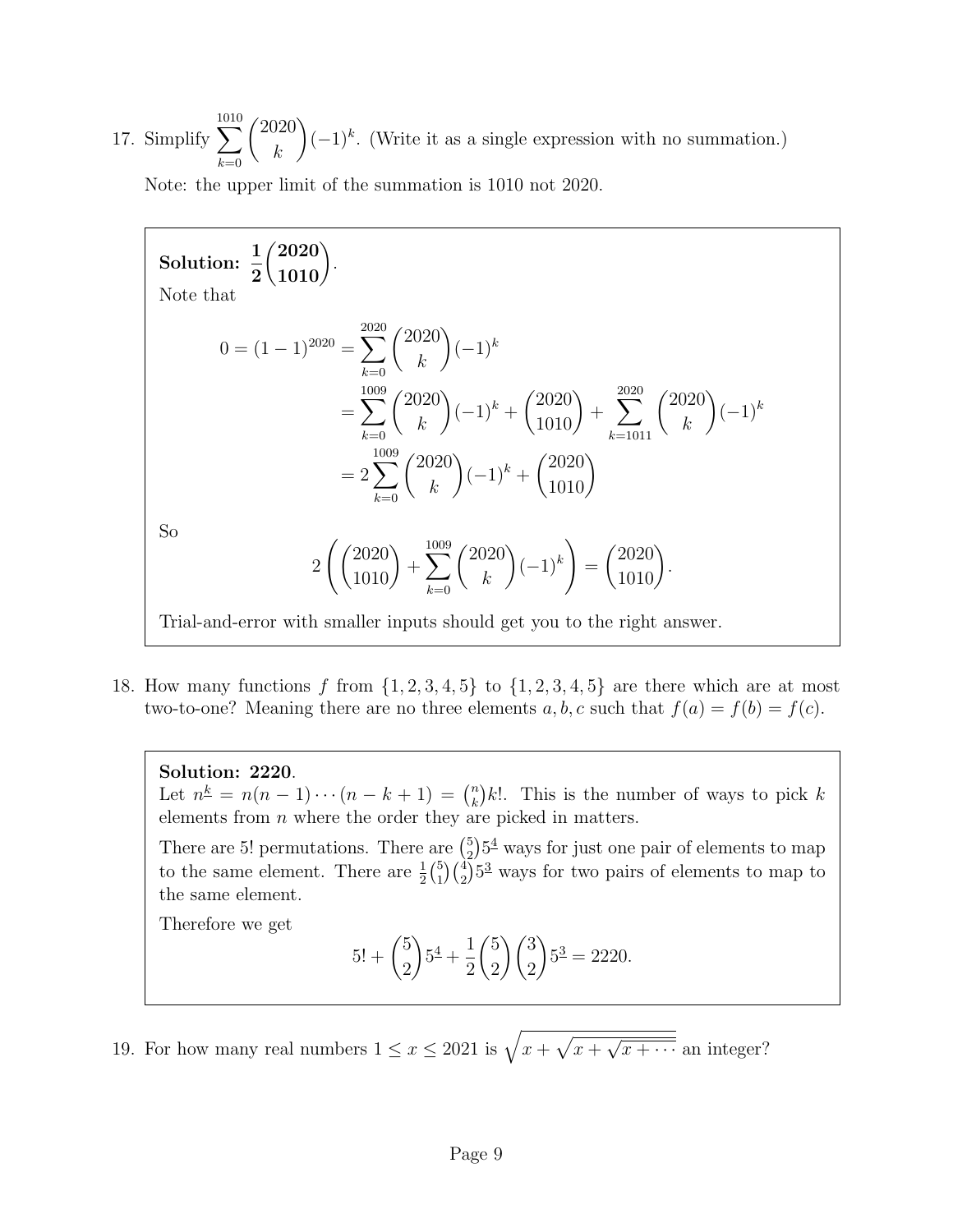**Solution:** 44. We first find a closed form expression for  $f(x) := \sqrt{x + \sqrt{x + x^2}}$ √  $\overline{x + \cdots}$ for  $x > 0$ . Starting with  $f(x) = \sqrt{x + f(x)}$ , we can square both sides and move everything to the left side to obtain  $f(x)^2 - f(x) - x = 0$ . Then, using the quadratic formula gives us  $f(x) = \frac{1 \pm \sqrt{1 + 4x}}{2}$ 2 . Since  $f(x) > 0$  for all  $x > 0$ , we can discard the negative option to get  $f(x) = \frac{1 + \sqrt{x}}{x}$  $\frac{1}{1+4x}$ 2 . Since  $f(x)$  is continuous, strictly increasing, and satisfies  $f(1) = \frac{1 + \sqrt{3}}{2}$ 5 2 2<br>  $\in (1, 2)$  and  $f(2021) = \frac{1+\sqrt{2}}{2}$ 8085 2  $\in (45, 46),$ we have that  $f(x) = n$  has a unique solution  $1 \leq x \leq 2021$  for each integer  $n = 2, \ldots, 45$ . Hence, there are  $45 - 1 = 44$  real numbers  $1 \leq x \leq 2021$  for which  $\sqrt{x + \sqrt{x +$ √  $\overline{x + \cdots}$  is an integer.

20. What is the largest  $n \leq 500$  such that none of the coefficients of  $(1+x)^n$  are divisible by 3?

Solution: 485.

According to Lucas's Theorem, if  $n = \sum a_i 3^i$  is the base 3 expansion of n and  $m = \sum b_i 3^i$  is the base 3 expansion of m, then

$$
\binom{n}{m} \equiv \binom{a_0}{b_0} \binom{a_1}{b_1} \binom{a_2}{b_2} \cdots \pmod{3}.
$$

For all of these terms to be non-zero, we need all of the  $a_i$ 's to be either 1 or 2. So the maximum we can get below 500 is  $3^5 + 2 \cdot 3^4 + 2 \cdot 3^3 + 2 \cdot 3^2 + 2 \cdot 3 + 2 \cdot 1 = 3^5 + (3^5 - 1) = 485$ .

21. There is a unique, strictly increasing function  $f$  from the positive integers to the positive integers satisfying  $f(f(n)) = 3n$ . Find  $f(2021)$ . You may use that  $2021_{10} = 2202212_3$  in base 3.

Give your answer in base 3 but without any subscript. E.g. if the answer is "2021" you should input "2202212."

#### Solution: 12022120.

Let's start by finding the value of  $f(1)$ . This is positive so we have  $1 \le f(1)$ . Then, since f is increasing, we have  $f(1) \leq f(f(1)) = 3$ . It won't work to have  $f(1) = 1$ since then  $f(f(1)) = 1$ . Nor will it do for  $f(1) \geq 3$  since then  $f(f(1)) = 3 \geq f(3)$ and it is only possible for  $3 \ge f(3)$  in a strictly increasing function if  $f(1) = 1, f(2) =$  $2, f(3) = 3$  which we know doesn't work. Therefore,  $f(1) = 2$ . It follows next that  $f(2) = f(f(1)) = 3$  and  $f(3) = f(f(2)) = 6$ .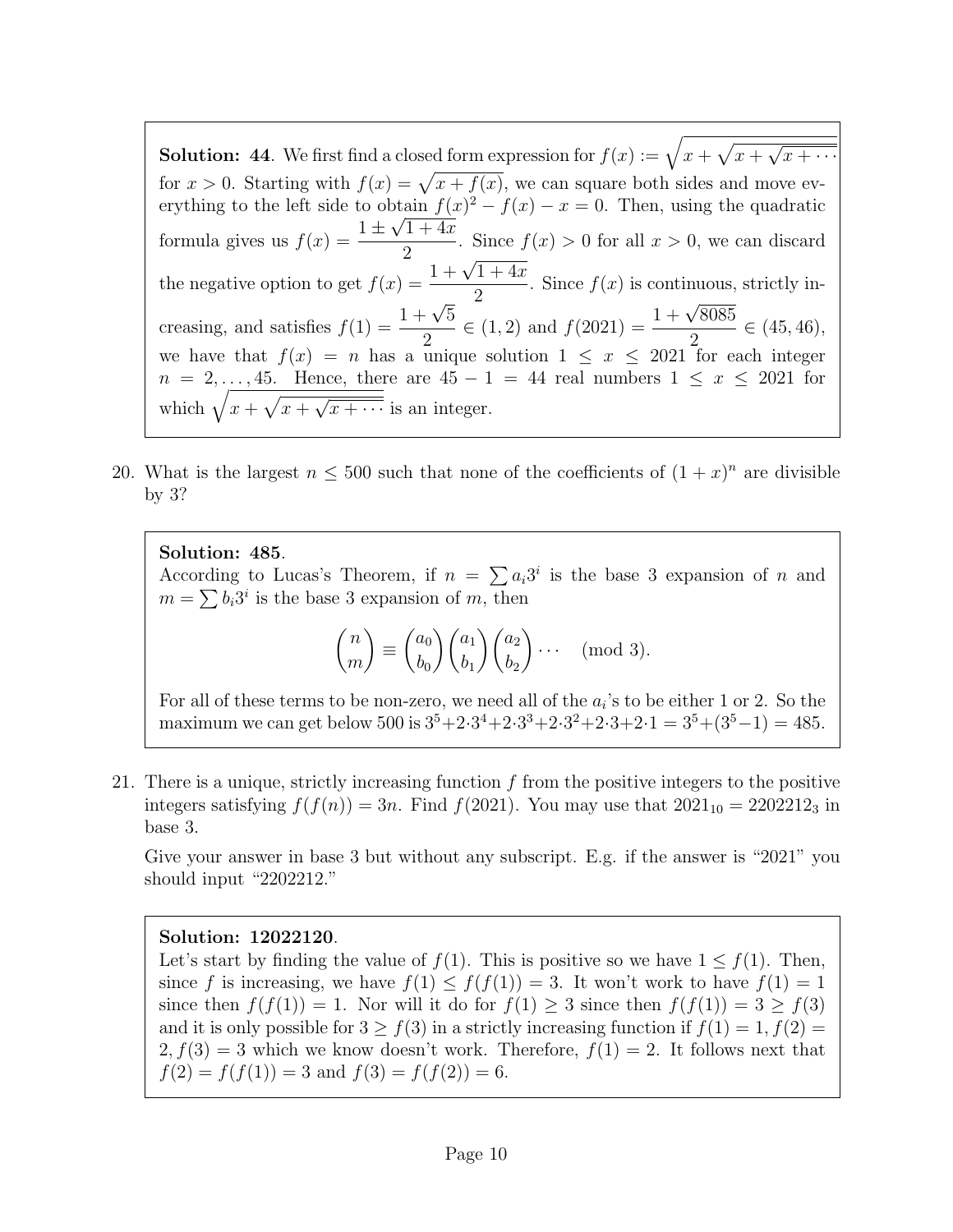We conclude that the first part of our table is as follows:

$$
\begin{array}{c|c|c|c|c} n & 1 & 2 & 3 \\ \hline f(n) & 2 & 3 & 6 \\ \end{array}
$$

We could continue, but let us pause to note that  $f(3n) = f(f(f(n)) = 3f(n)$ . So right away, we get that  $f(3^n) = 3f(3^{n-1}) = 3^2f(3^{n-2}) = \cdots = 3^n f(1) = 3^n \cdot 2$ . Let us fill in some more of the table using  $f(6) = f(f(3)) = 9$  and  $f(9) = 3^2 \cdot 2$ .

n 1 2 3 4 5 6 7 8 9 f(n) 2 3 6 9 18

Now we know that  $f(4) = 7$  and  $f(5) = 8$  since f is increasing. That brings us here:

n 1 2 3 4 5 6 7 8 9 f(n) 2 3 6 7 8 9 18

and now we know that  $f(7) = f(f(4)) = 12$  and  $f(8) = f(f(5)) = 15$ . That fills out the table up to  $3^2$ .

n 1 2 3 4 5 6 7 8 9 f(n) 2 3 6 7 8 9 12 15 18

Now let's repeat the process up to  $3<sup>3</sup>$  and see if we notice any patterns. We will start by putting in the values of  $f(12) = f(f(7)), f(15) = f(f(8)), f(18) =$  $f(f(9)), f(27) = 3<sup>3</sup> \cdot 2$  that we know.

|             |  |                  |  |                |  | $9   10   11   12   13   14   15   16   17   18   \cdots   27$ |  |
|-------------|--|------------------|--|----------------|--|----------------------------------------------------------------|--|
| $f(n)$   18 |  | $\vert 21 \vert$ |  | $\frac{24}{ }$ |  | $\mid 27 \mid \dots \mid 54 \mid$                              |  |

Now again we see that for  $f(10), \ldots, f(18)$  the numbers must simply increase by 1 since there is no other option if  $f$  is increasing.

n 9 10 11 12 13 14 15 16 17 18 · · · 27 f(n) 18 19 20 21 22 23 24 25 26 27 · · · 54

And having done that, we can put in values for  $f(19) = f(f(10)), \cdots f(26) =$  $f(f(17))$ . It is exactly the same pattern we saw between  $3<sup>1</sup>$  and  $3<sup>2</sup>$ . The numbers increase by 1 at a time and then they start increasing by steps of 3.

In equations, what we are seeing is that

•  $f(3^n) = 3^n \cdot 2$